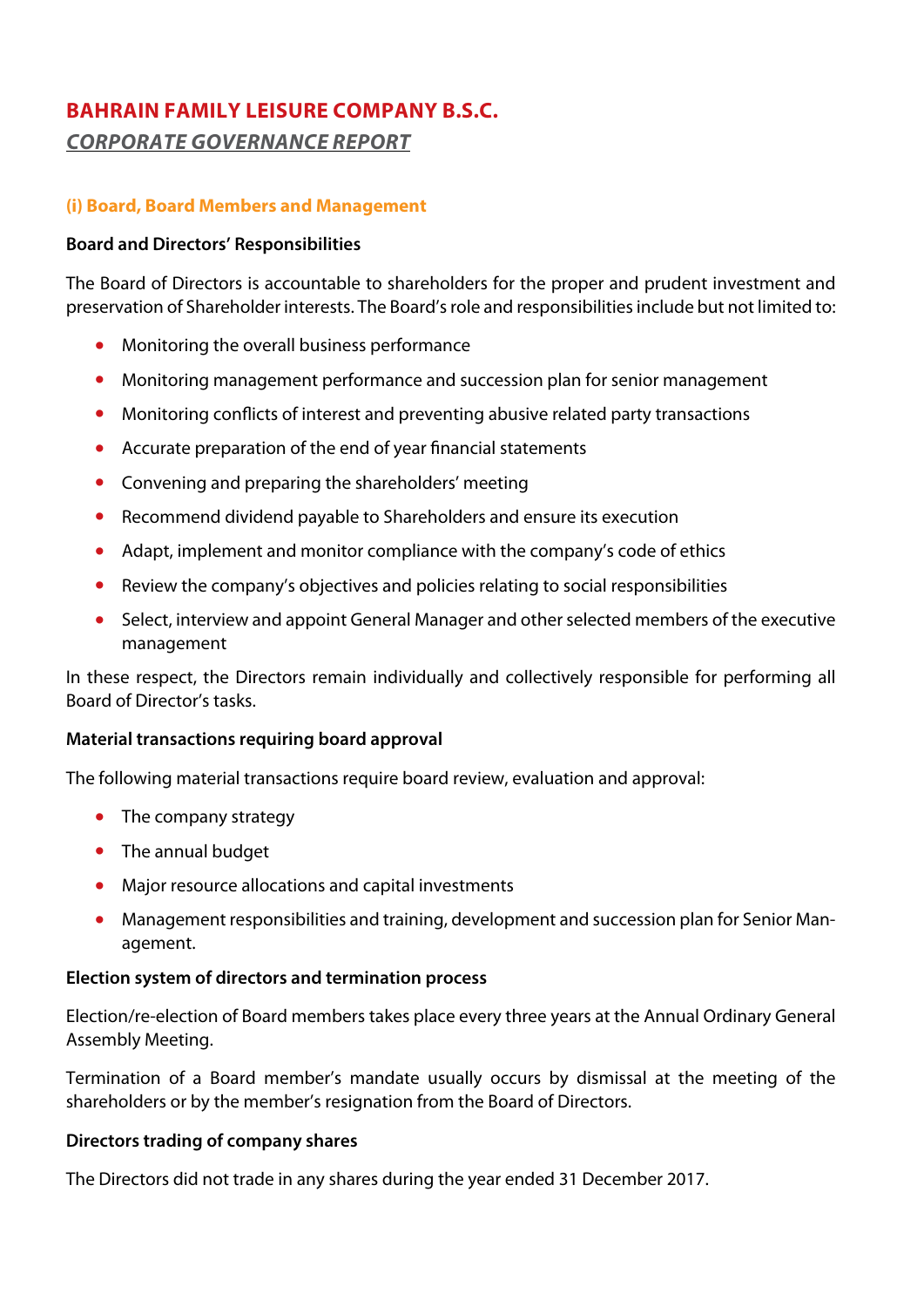## **Code of conduct and procedures adopted by the Board for monitoring compliance**

The Board and the Company's employees are expected to maintain the highest level of corporate ethics and personal behaviour. The Company has established a Code of Conduct which provides an ethical and legal framework for all employees in the conduct of its business. The Code of Conduct defines how the Company relates to its employees, shareholders and the community in which the Company operates.

The Board of directors has adopted the Bahrain Family Leisure Company code of Business conduct and a company Whistle-blower policy to monitor compliance with company ethics.

The Code of Conduct provides clear directions on conducting business internationally, interacting with governments, communities, business partners and general workplace behaviour having regard to the best practice corporate governance models. The Code of Conduct sets out a behavioural framework for all employees in the context of a wide range of ethical and legal issues. The Code of Conduct will be published in the 'Corporate Governance' section of the Company's website.

The Board of Directors consists of 7 members as of 31 December 2017.

The Board has been elected in March 2016 for a period of 3 years.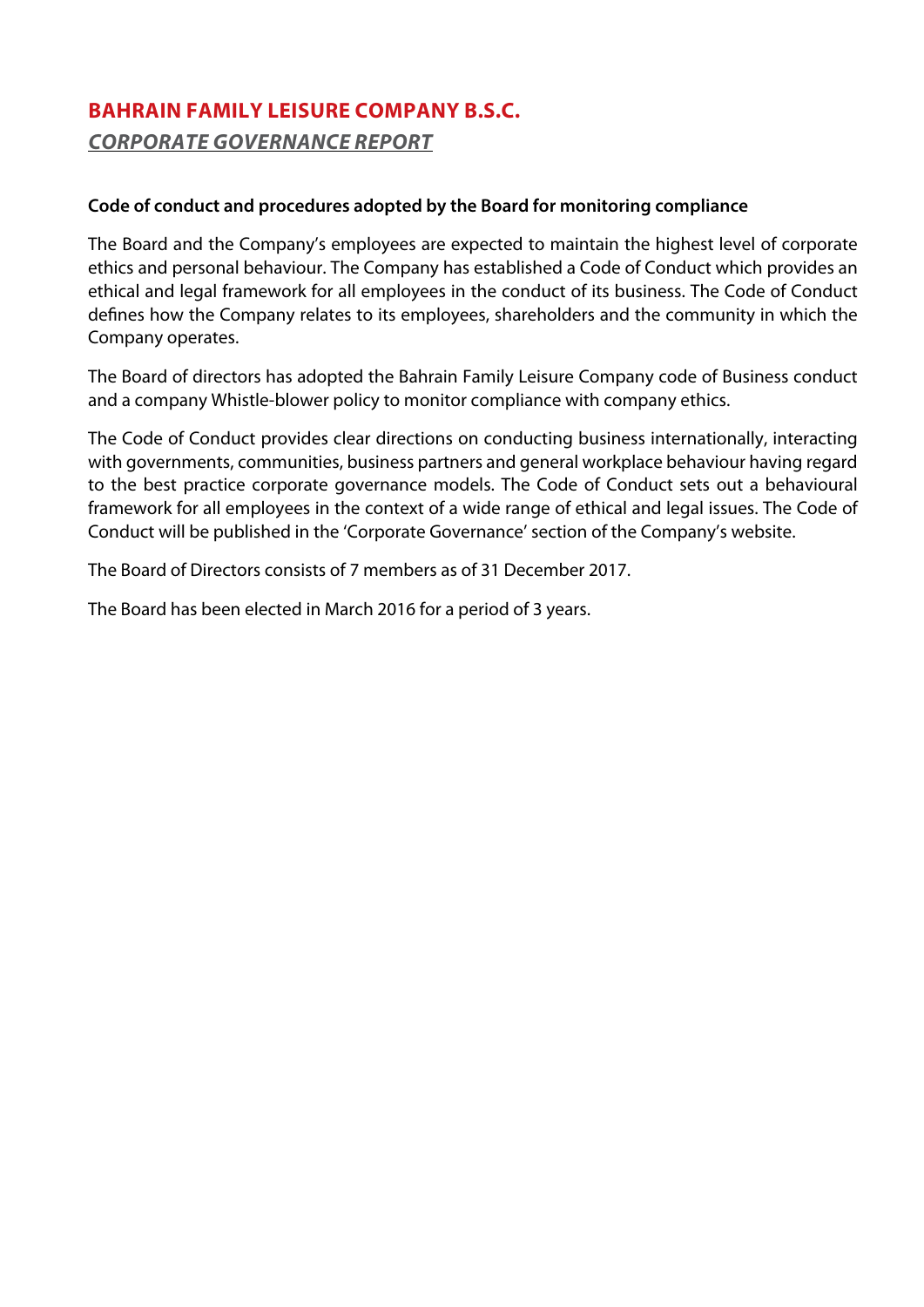# **BAHRAIN FAMILY LEISURE COMPANY B.S.C. BAHRAIN FAMILY LEISURE COMPANY B.S.C.**

**CORPORATE GOVERNANCE REPORT** *CORPORATE GOVERNANCE REPORT*

The following table summarizes the information about the profession and business title of the current Board members; The following table summarizes the information about the profession and business title of the current Board members;

| Qualification<br>Experience<br>in years                           | University Degree in Commerce-<br>England<br>48 | <b>HCIMA Part B Professional</b><br>Qualification<br>36 | Administration and MSC Air<br>Master Degree in Business<br>Transport Management.<br>33 | <b>Bachelor Degree - Economics</b><br>$\overline{a}$ |                        | <b>Bachelor Degree - Electrical</b><br>Engineering<br>$\overline{4}$ | GSCE 5 MBA Higher W-set level 2<br>57 |
|-------------------------------------------------------------------|-------------------------------------------------|---------------------------------------------------------|----------------------------------------------------------------------------------------|------------------------------------------------------|------------------------|----------------------------------------------------------------------|---------------------------------------|
| independent / non-<br>non-executive<br>independent<br>Executive / | Non-executive/<br>Independent                   | Executive / Non-<br>independent                         | Non-executive/<br>Independent                                                          | Non-executive/<br>Independent                        | Non-executive/         | Independent                                                          | Executive / Non-<br>independent       |
| <b>Business Title</b>                                             | Chairman                                        | Managing Director<br>Vice-Chairman/                     | Director                                                                               | Director                                             | Director               |                                                                      | Director                              |
| Profession                                                        | <b>Businessman</b>                              | Gulf Hotels<br>Group<br>CEO-                            | <b>Businessman</b>                                                                     | <b>Businessman</b>                                   | <b>Businessman</b>     |                                                                      | Deputy CEO Gulf<br>Hotels Group       |
| Name of Board Member                                              | Mr. Abdul Latif Khalid AI Aujan                 | Mr. Garfield Jones                                      | Mr. Adel Salman Kanoo                                                                  | Mr. Bashar Mohd Alhasan                              | Mr. Sharif Mohd Ahmadi |                                                                      | Mr. Ron Peters                        |
|                                                                   |                                                 | $\sim$                                                  | 3                                                                                      | 4                                                    | $\overline{5}$         |                                                                      | $\circ$                               |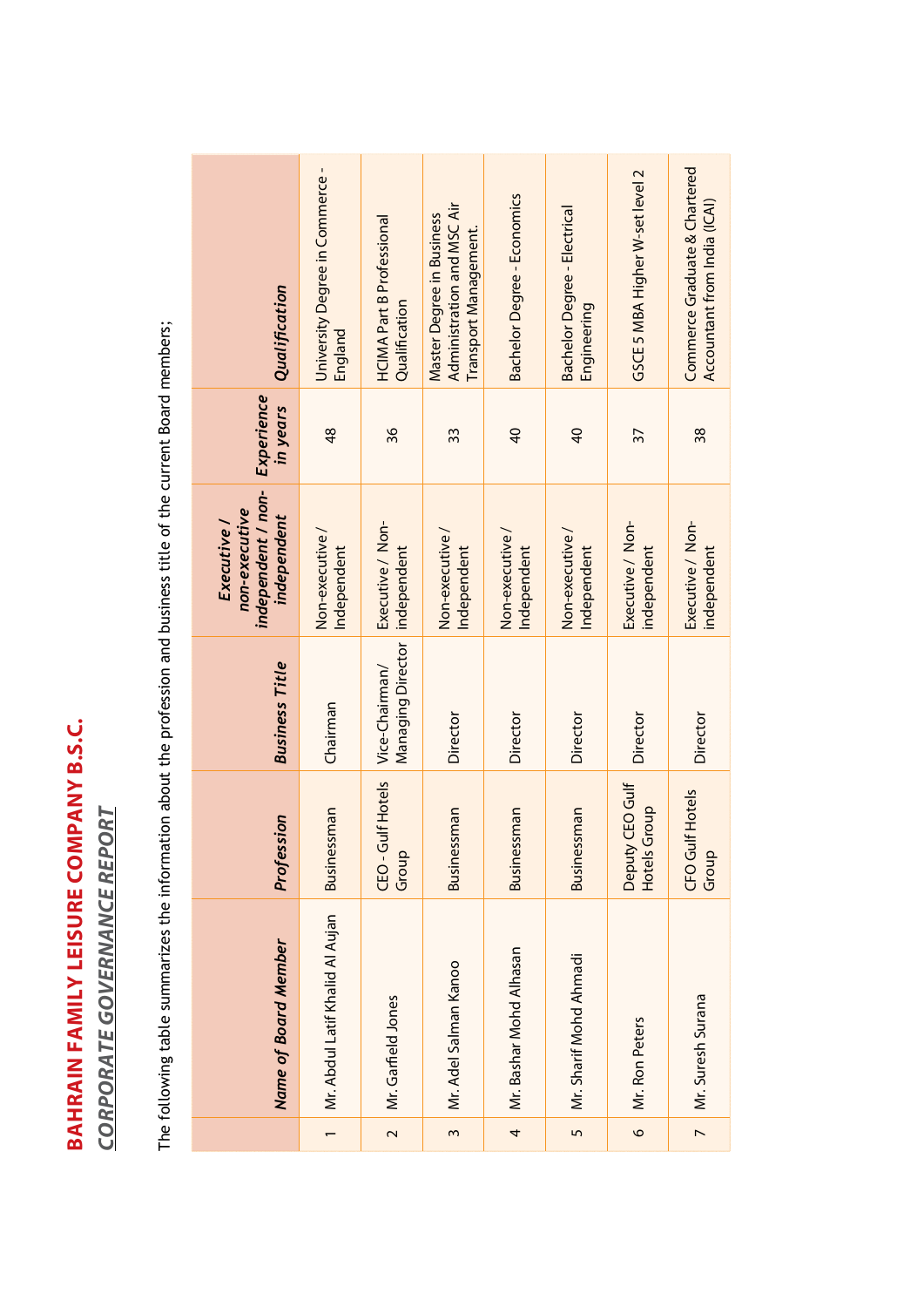|                | Name of board members           | <b>Number of Directorships in</b><br><b>Listed Companies</b> |
|----------------|---------------------------------|--------------------------------------------------------------|
| $\mathbf{1}$   | Mr. Abdul Latif Khalid Al Aujan | one                                                          |
| $\mathcal{L}$  | Mr. Garfield Jones              | <b>Nil</b>                                                   |
| 3              | Mr. Adel Salman Kanoo           | <b>Nil</b>                                                   |
| $\overline{4}$ | Mr. Bashar Mohd Alhasan         | <b>Nil</b>                                                   |
| 5              | Mr. Sharif Mohd Ahmadi          | <b>Nil</b>                                                   |
| 6              | Mr. Ron Peters                  | <b>Nil</b>                                                   |
| 7              | Mr. Suresh Surana               | <b>Nil</b>                                                   |

The Company should hold a minimum of 4 Board meetings during each year. During the year ended 31 December 2017, Seven Board meetings were held. The following table summarizes the information about Board of Directors meeting dates and attendance of directors at each meeting:

|                | <b>Names of Directors Present</b> | $08 - Jan$   | 20-Feb       | 10-Apr                    | 24-Apr       | $31 -$ Jul   | 30-Oct       | 27-Nov      |
|----------------|-----------------------------------|--------------|--------------|---------------------------|--------------|--------------|--------------|-------------|
| $\mathbf{1}$   | Mr. Abdul Latif Khalid Al Aujan   | $\checkmark$ | $\checkmark$ | $\checkmark$              | ✓            | $\checkmark$ | $\checkmark$ |             |
| $\overline{2}$ | Mr. Ageel Raees*                  | $\checkmark$ | $\checkmark$ | $\boldsymbol{\mathsf{x}}$ | $\mathbf x$  | $\mathbf x$  | $\mathbf x$  | $\mathbf x$ |
| $\overline{3}$ | Mr. Garfield Jones                | $\checkmark$ | $\checkmark$ | $\checkmark$              | ✓            | $\checkmark$ | $\checkmark$ |             |
| $\overline{4}$ | Mr. Adel Salman Kanoo             | $\mathbf x$  | $\mathbf x$  | $\checkmark$              | $\mathbf x$  | $\checkmark$ | $\checkmark$ |             |
| 5              | Mr. Bashar Mohd Alhasan           | $\checkmark$ | $\checkmark$ | $\mathbf x$               | $\checkmark$ | $\checkmark$ | $\checkmark$ |             |
| 6              | Mr. Sharif Mohd Ahmadi            | $\checkmark$ | $\checkmark$ | $\checkmark$              | $\checkmark$ | $\checkmark$ | $\checkmark$ |             |
| $\overline{7}$ | Mr. Ron Peters**                  | $\mathbf x$  | $\mathbf x$  | $\mathbf x$               | $\mathbf x$  | $\mathbf x$  | $\checkmark$ |             |
| 8              | Mr. Suresh Surana                 | $\checkmark$ | ✓            | $\checkmark$              | $\checkmark$ | $\checkmark$ | $\checkmark$ |             |

\*Mr. Aqeel Raees has resigned from the Board on 8 June 2017. \*\*Mr. Ron Peters has joined the Board on 31 July 2017.

Total remuneration paid to the Board BD 21,600 as basic fee.

The following table summarizes the information about the profession and business title of each of the Executive Management:

| <b>Name of Executive</b><br><b>Member</b> | <b>Designation</b>          | <b>Profession</b> | <b>Business</b><br><b>Title</b> | <b>Experience</b> | <b>Qualification</b>                    |
|-------------------------------------------|-----------------------------|-------------------|---------------------------------|-------------------|-----------------------------------------|
| Mr. Ibrahim Abdo                          | General Manager             | Administration    | GМ                              | 22                | <b>Business Hotel</b><br>Management/F&B |
| Mr. K T Pauly                             | <b>Financial Controller</b> | Administration    | FC.                             | 34                | Commerce<br>Graduate                    |

The total remuneration paid to the executive management is BD 52,800.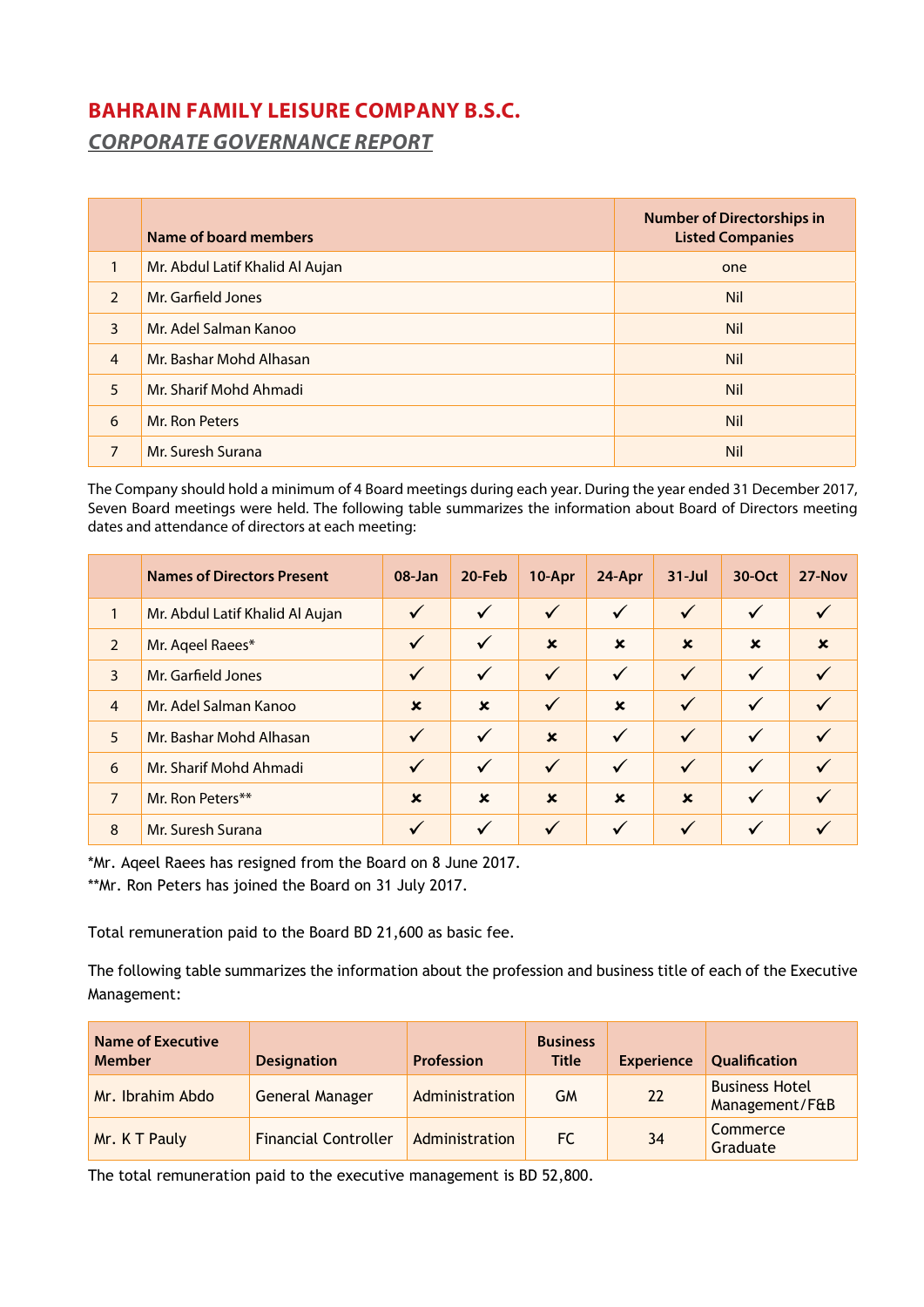## **(ii) Committees**

The following table summarizes the information about Board Committees, their members and objectives:

| <b>Audit</b><br><b>Committee</b> | Reviews the internal audit program<br>internal<br>control<br>and<br>system,                                          | Mr. Suresh Surana       | Executive / Non<br>Independent |
|----------------------------------|----------------------------------------------------------------------------------------------------------------------|-------------------------|--------------------------------|
|                                  | considers major findings of internal<br>audit reviews, investigations and<br>managements response.<br><b>Ensures</b> | Mr. Bashar Mohd Alhasan | Non-Executive /<br>Independent |
|                                  | coordination among the internal and<br>external auditors.                                                            | Mr. Garfield Jones      | Executive / Non<br>Independent |

The Company should hold a minimum of 4 Audit committee meetings during each year. During the year ended 31 December 2017, 4 audit committee meetings were held. The following table summarizes the information about committee meeting dates and attendance of directors at each meeting:

|                         | 12 - February | 23 - April | <b>30 - July</b> | 29 - October |
|-------------------------|---------------|------------|------------------|--------------|
| Mr. Suresh Surana       |               |            |                  | $\checkmark$ |
| Mr. Bashar Mohd Alhasan |               |            | $\checkmark$     | $\checkmark$ |
| Mr. Garfield Jones      |               |            |                  | $\checkmark$ |

Total remuneration paid to the Audit Committee members during 2017 is BD 3,800 as basic fee.

|                         | Identify persons qualified to become members          | Mr. Abdul Latif Khalid Al | Non-Executive / |
|-------------------------|-------------------------------------------------------|---------------------------|-----------------|
|                         | of the board of directors and senior executive        | Aujan                     | Independent     |
|                         | management of the company, with the exception         |                           |                 |
|                         | appointment of internal<br>auditors.<br>οf<br>the     |                           |                 |
|                         | Determine the appropriate size and composition        |                           |                 |
| <b>Nominating &amp;</b> | of the Board and committees of the board. Making      |                           |                 |
|                         | recommendations to the board on the removal and       | Mr. Adel Salman Kanoo     | Non-Executive / |
| <b>Remuneration</b>     | appointment of directors. Developing a succession     |                           | Independent     |
| <b>Committee</b>        |                                                       |                           |                 |
|                         | plan for the Board and senior management and          |                           |                 |
|                         | regularly reviewing the plan.                         |                           |                 |
|                         |                                                       | Mr. Sharif Mohd Ahmadi    | Non-Executive / |
|                         | Review, Recommend and Determine remuneration          |                           | Independent     |
|                         | and incentive policies for the Board of Directors and |                           |                 |
|                         | Senior Management, having regard to prevailing        |                           |                 |
|                         | market rates for similar roles and making them as     | Mr. Suresh Surana         | Executive / Non |
|                         |                                                       |                           | Independent     |
|                         | attractive so as to retain and attract quality people |                           |                 |
|                         | to run the company successfully.                      |                           |                 |
|                         |                                                       |                           |                 |
|                         |                                                       |                           |                 |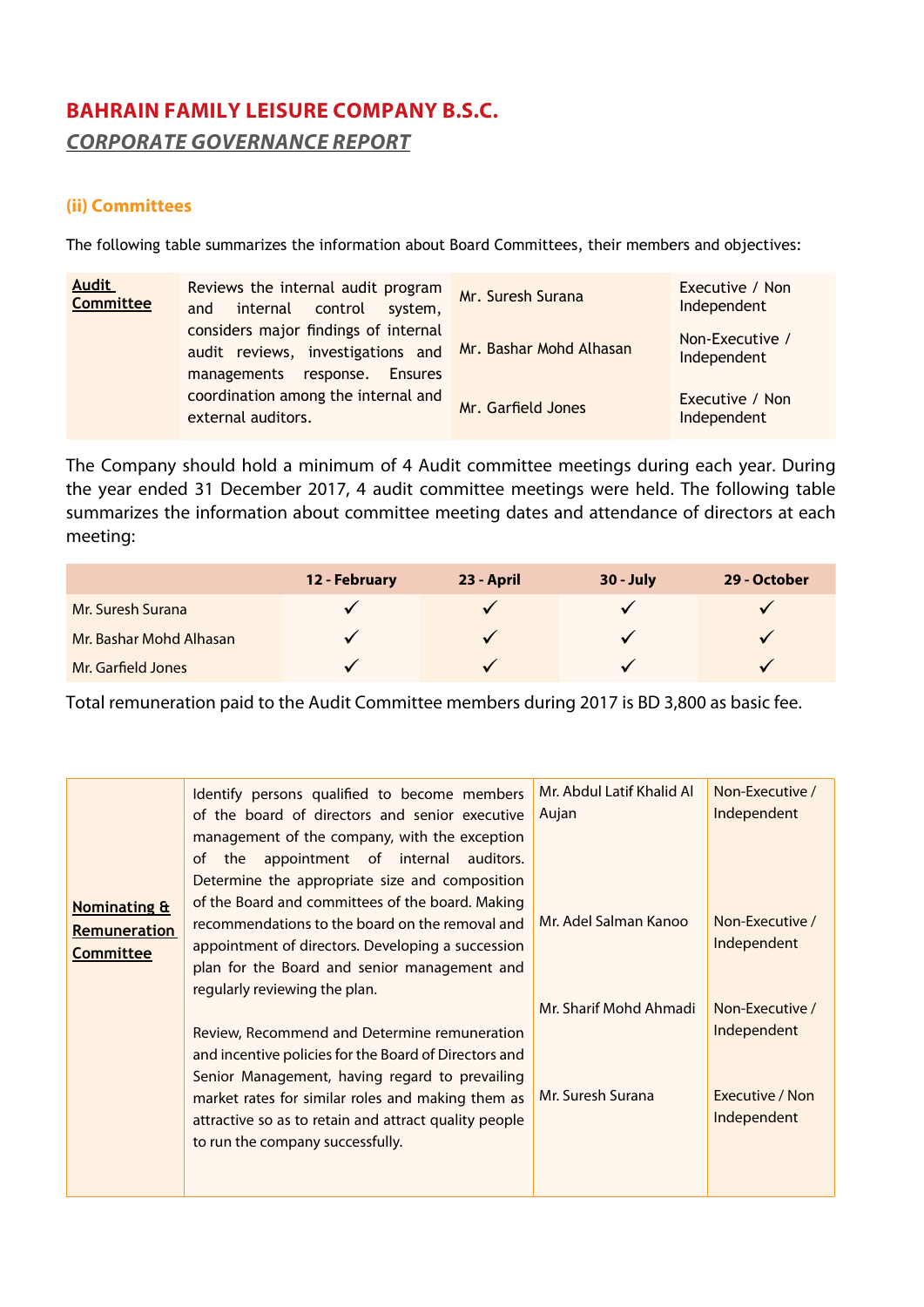The Company should hold a minimum of 2 Nominating and Remuneration committee meetings during each year. During the year ended 31 December 2017, 2 Nominating and Remuneration committee meetings were held. The following table summarizes the information about committee meeting dates and attendance of directors at the meeting:

|                                 | 24 - April | 30 - October |
|---------------------------------|------------|--------------|
| Mr. Abdul Latif Khalid Al Aujan |            |              |
| Mr. Adel Salman Kanoo           | ×          |              |
| Mr. Sharif Mohd Ahmadi          |            |              |
| Mr. Suresh Surana               |            |              |

Total remuneration paid to the Nominating & Remuneration Committee members during 2017 is BD 2,250 as basic fee.

| <b>Corporate</b><br><b>Governance</b> | Corporate governance committee is an internal system Mr. Adel Salman<br>that encompasses polices, processes, people, and Kanoo                                                    |                           | Non-Executive /<br>Independent |
|---------------------------------------|-----------------------------------------------------------------------------------------------------------------------------------------------------------------------------------|---------------------------|--------------------------------|
| <b>Committee</b>                      | which makes sure the needs of shareholders and other<br>stakeholders are met in full. This will be accomplished by                                                                | Mr. Garfield Jones        | Executive /<br>Non Independent |
|                                       | directing and controlling managing activities using good<br>business practices, objectivity, accountability and integrity.<br>Corporate Governance Committee implements Corporate | Mr. Sharif Mohd<br>Ahmadi | Non-Executive /<br>Independent |
|                                       | Culture of the organization, commitment of the board and<br>senior management towards the corporate governance                                                                    | Mr. Ron Peters            | Executive /<br>Non Independent |
|                                       | framework and approach of company to adhere to the<br>code as integrity program rather than as compliance                                                                         | Mr. Suresh Surana         | Executive /<br>Non Independent |
|                                       | program.                                                                                                                                                                          |                           |                                |

The Company should hold a minimum of 2 Corporate Governance committee meetings during each year. During the year ended 31 December 2017, 2 Corporate Governance committee meetings were held. The following table summarizes the information about committee meeting dates and attendance of directors at each meeting:

|                        | 10-April     | 24-October  |
|------------------------|--------------|-------------|
| Mr. Adel Salman Kanoo  | $\checkmark$ |             |
| Mr. Garfield Jones**   | $\checkmark$ | $\mathbf x$ |
| Mr. Sharif Mohd Ahmadi | $\checkmark$ |             |
| Mr. Ron Peters*        | $\mathbf x$  |             |
| Mr. Suresh Surana      | $\checkmark$ |             |

\*Mr. Ron Peters has joined the committee on 31 July 2017.

\*\*Mr. Garfield Jones has attended the 10 April committee meeting in the absence of Mr. Aqeel Raees.

Total remuneration paid to the Corporate Governance Committee during 2017 is BD 2,500 as basic fee.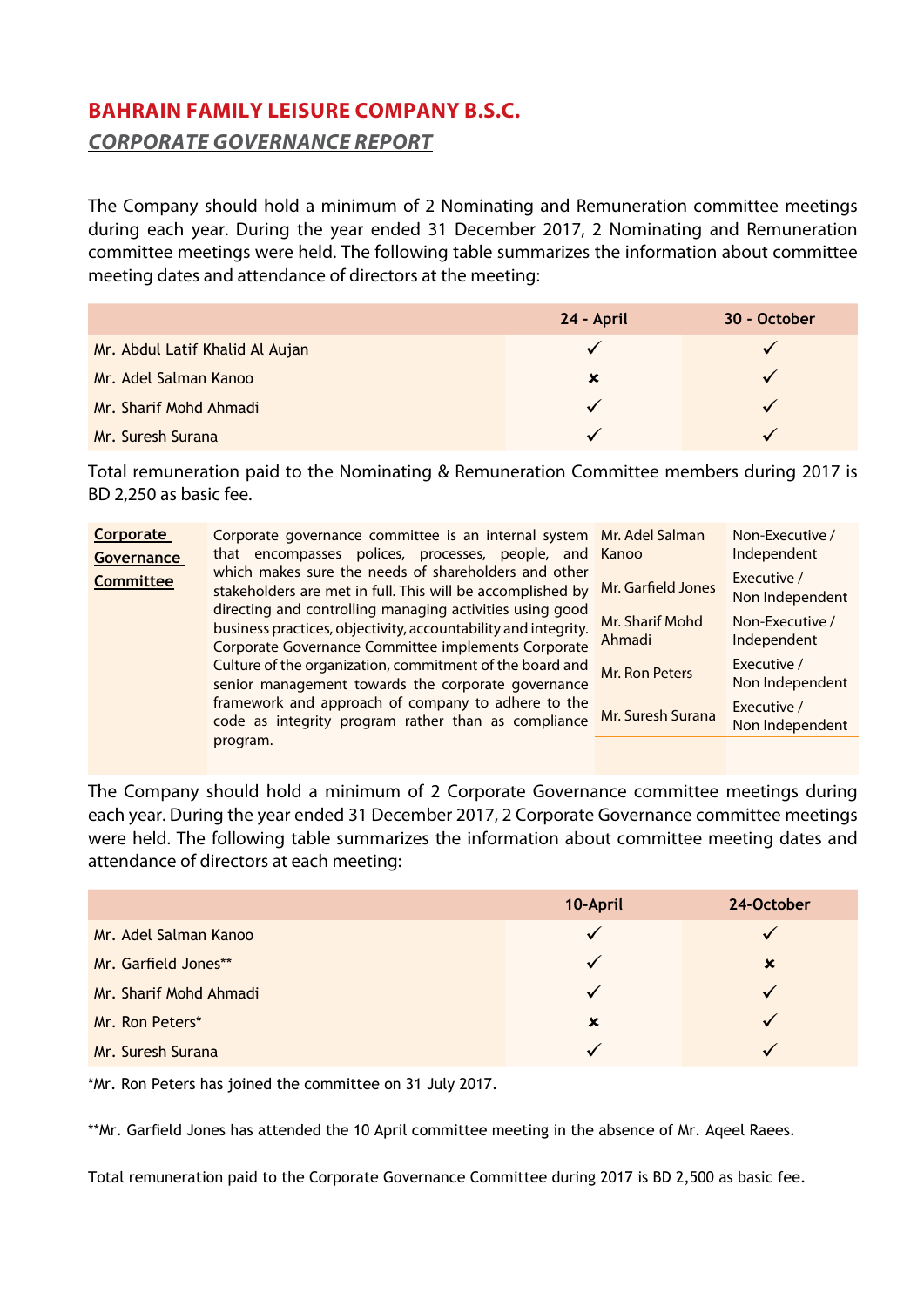| <b>Executive</b><br><b>Committee</b> | The Executive Committee shall be appointed<br>by the Board and shall consist of Chairman         | Mr. Ageel Raees        | Executive / Non<br>Independent |
|--------------------------------------|--------------------------------------------------------------------------------------------------|------------------------|--------------------------------|
|                                      | and minimum two members of the Board. The<br>Executive Committee shall act on behalf of the      | Mr. Adel Salman Kanoo  | Non-Executive /<br>Independent |
|                                      | Board of Directors to determine matters which,<br>in the judgement of the Chairman of the Board, | Mr. Sharif Mohd Ahmadi | Non-Executive /<br>Independent |
|                                      | do not warrant convening a special meeting of<br>the Board but should not be postponed until     | Mr. Garfield Jones     | Executive / Non<br>Independent |
|                                      | the next scheduled meeting of the Board.                                                         | Mr. Ron Peters         | Executive / Non<br>Independent |

During the year ended 31 December 2017, 3 Executive committee meetings were held. The following table summarizes the information about committee meeting dates and attendance of directors at each meeting:

|                        | 06 - February | $24 - July$ | 24 - October |
|------------------------|---------------|-------------|--------------|
| Mr. Ageel Raees*       | ✓             | $\mathbf x$ | ×            |
| Mr. Garfield Jones     | ✓             |             |              |
| Mr. Adel Salman Kanoo  | $\checkmark$  |             |              |
| Mr. Sharif Mohd Ahmadi | $\checkmark$  |             |              |
| Mr. Ron Peters**       | $\mathbf x$   | $\mathbf x$ |              |

Total remuneration paid to the Executive Committee during 2017 is BD 3,600 as basic fee.

\*Mr. Aqeel Raees has resigned from the committee on 8 June 2017. \*\*Mr. Ron Peters has joined the committee on 31 July 2017.

### **(iii) Corporate Governance**

#### *Corporate governance code*

The Board and the Company's employees are expected to maintain the highest level of corporate ethics and personal behaviour. The Company has established a Code of Conduct which provides an ethical and legal framework for all employees in the conduct of its business. The Code of Conduct defines how the Company relates to its employees, shareholders and the community in which the Company operates. The Board of directors has adopted the code of Business Conduct and a company Whistle-blower policy to monitor compliance with company ethics.

There have been no changes to the Company corporate governance guidelines of the Company during 2017.

#### *Compliance with the corporate governance code*

The Code of Conduct provides clear directions on conducting business internationally, interacting with governments, communities, business partners and general workplace behaviour having regard to the best practice corporate governance models. The Code of Conduct sets out a behavioural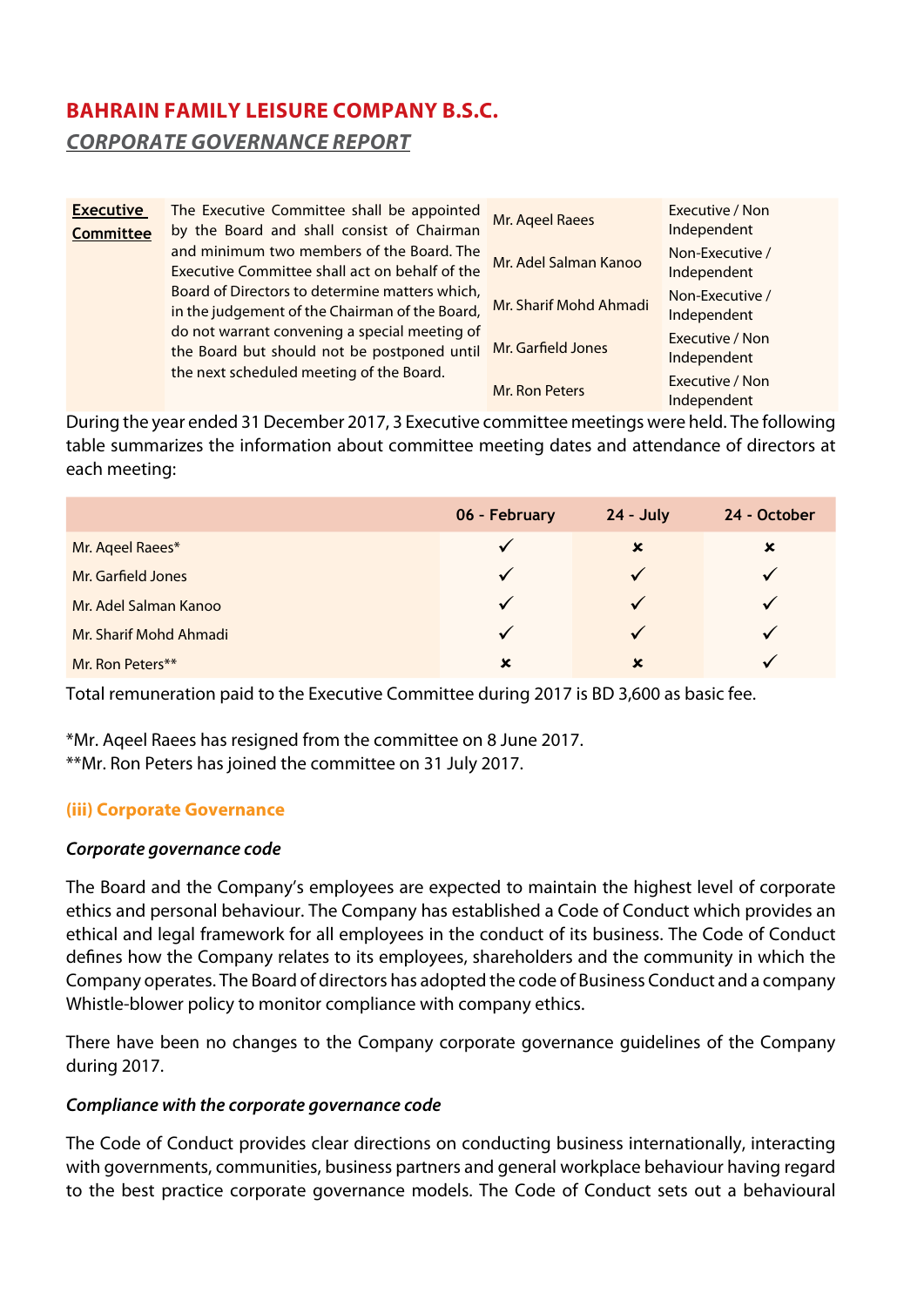framework for all employees in the context of a wide range of ethical and legal issues. The Code of Conduct has been published in the "Corporate Governance" section of the Company's website.

## *Compliance with the corporate governance code*

BFLC currently complies with all the provisions of the Code with the exception of the following:

- (1) HC 1.8.6 of the CBB Rule Book volume 6 relating to Corporate Governance requires that the board shall establish a Corporate Governance Committee of at least 3 independent directors. However, the current composition of the Corporate Governance Committee is of 2 independent and 3 nonindependent directors.
- (2) HC 3.2.1 of the CBB Rule Book volume 6 relating to Corporate Governance requires the Chairman of Audit Committee to be an independent director. The current chairman of the Audit Committee is a non-independent director.

The above points have been discussed in the Board of Directors meeting and they are of the opinion that these do not dilute the highest standards of corporate governance that the Company maintains and at present it is not possible to keep the required Board Committee composition as required by the CBB rule Book Volume VI. However, the Board of Directors have noted the point and commented that the Company will aim to formulate the Committees as per the regulatory requirements in due course.

"The Board of directors has adopted the corporate governance code and a company Whistle blower policy to monitor compliance with company ethics. The Code of Conduct provides clear directions on conducting business internationally, interacting with governments, communities, business partners and general workplace behaviour having regard to the best practice corporate governance models. The Code of Conduct sets out a behavioural framework for all employees in the context of a wide range of ethical and legal issues. The Code of Conduct will be published in the 'Corporate Governance' section of the Company's website."

## *Conflict of interest:*

In 2017, no instances of conflict of interest have arisen. In the instance of a conflict of interest arising as a result of any business transaction or any type of resolution to be taken, the concerned Board member shall refrain from participating at the discussion of such transaction or resolution to be taken. In this respect, BFLC Board members usually inform the Board of a potential conflict of interest prior to the discussion of any transaction or resolution. The Board member(s) concerned would also refrain from voting in any instance where a conflict of interest shall arise.

### *Evaluation of Board and Chairman Performance*

This is discussed in the Annual General Meeting and will also be taken up as part of Corporate Governance Code.